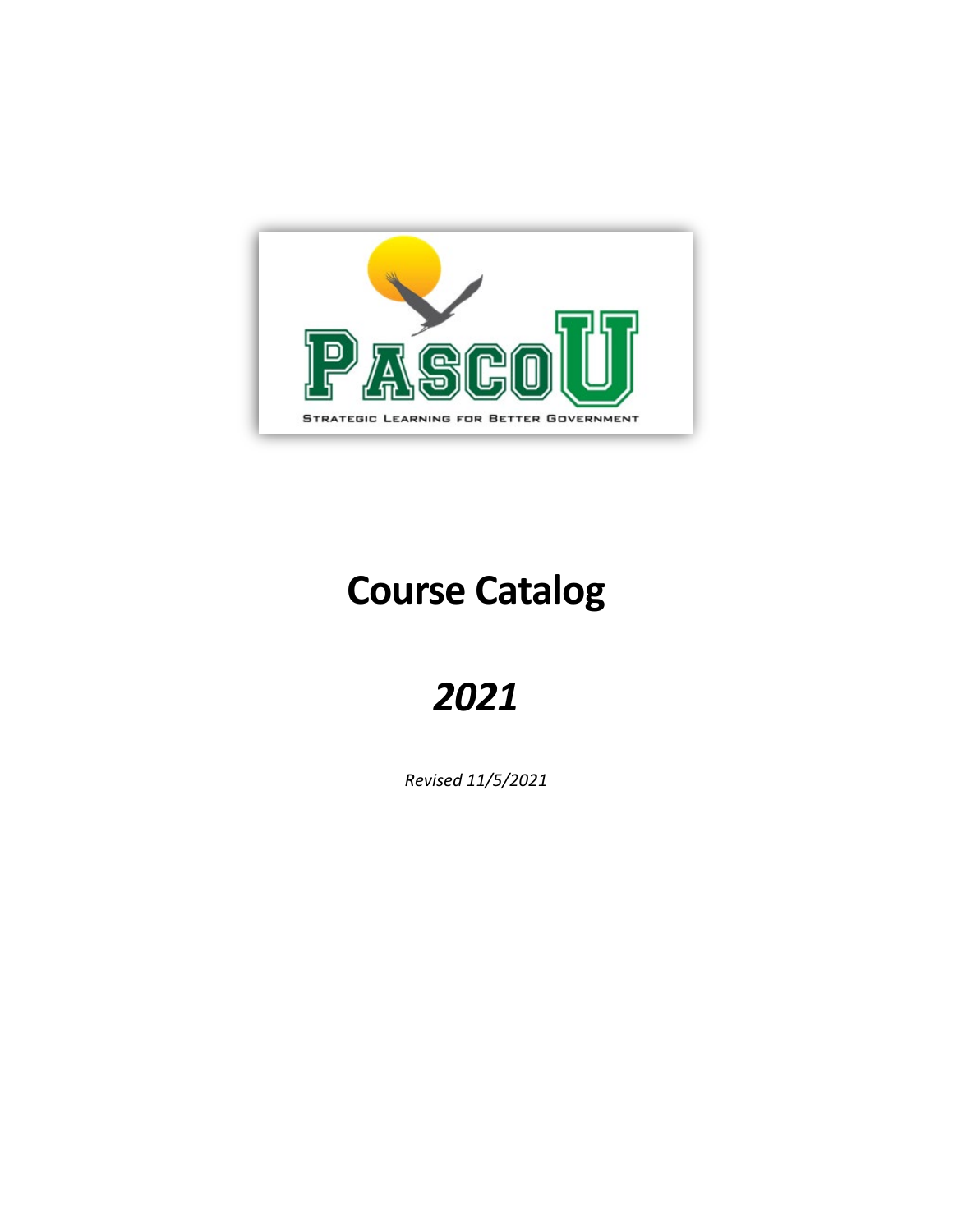## Contents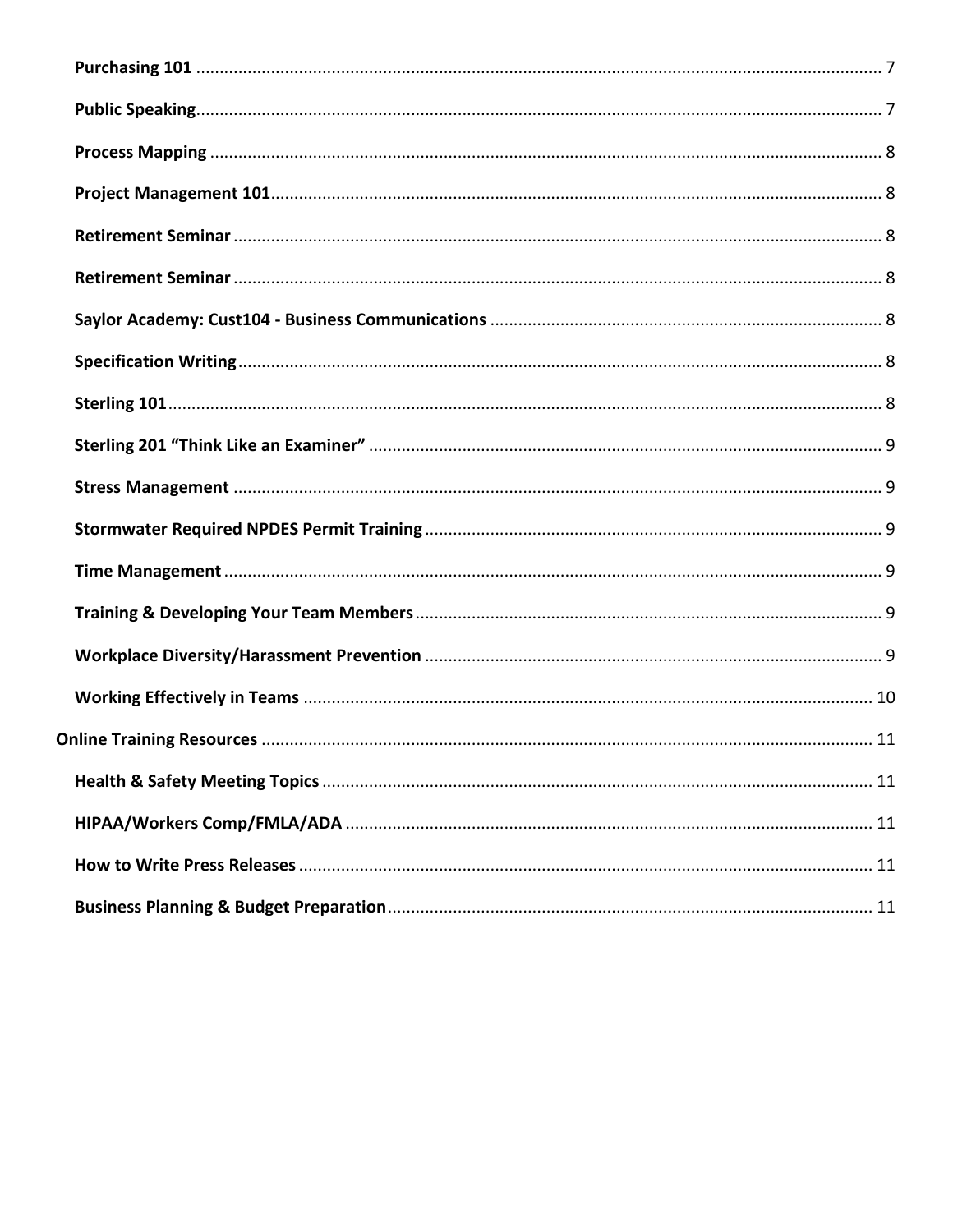## <span id="page-3-0"></span>Classroom & Online Courses

*The following is an alphabetical list of training courses we offer/have offered. Please Note: Due to scheduling logistics, not every one of these courses may be offered in a given year.*

*Online trainings will be denoted as such, and the direct link will be available to access, in the course description. Sign up for current offerings in [Employee Self Service.](https://selfserv18.pascocountyfl.net/mss/login.aspx)*

#### <span id="page-3-1"></span>ADA Accessible PDF

This training emphasizes how to create an accessible Adobe Pro PDF document from Word. Important: 1. A solid working knowledge of Microsoft Word is required. 2. Accessible Word class is a prerequisite.

#### <span id="page-3-2"></span>ADA Accessible Word

This training emphasizes how to create a basic ADA Accessible Word (2016/O365) document. Training includes commonly used features of Microsoft Word and step by step instructions to make a document accessible. Important: 1. A solid working knowledge of Microsoft Word is required. 2. ADA Accessible Word is the prerequisite for Accessible PDF class. 3. Accessible Word and Accessible PDF classes, taken in order, satisfy the mandatory testing requirement beginning in 2020. Refer to the [Website and Document Compliance](https://teampasco.pascocountyfl.net/1079/Website-and-Document-Compliance) pages for complete information.

#### <span id="page-3-3"></span>Budget 101

This online training will give an overview of the County's budgeting process. In addition, it will define some of the basic terminology making it easier to understand the process.

- Online Training
- [DAP Core Course](https://teampasco.pascocountyfl.net/698/Degree-Alternative-Program)

#### <span id="page-3-4"></span>**CivicEngage**

Introduction to becoming a website contributor for [www.mypasco.net](https://www.pascocountyfl.net/) and Team Pasco. This class is not available for signup through Employee Self Service. Training is provided by the Branch Point of Contact or the Training & Development Training Specialists. Unlike other classes, you must [complete a form](https://teampasco.pascocountyfl.net/FormCenter/Training-and-Development-Forms-2/Request-Permissions-to-CivicEngage-124) to request permissions and training. The Training Team, in conjunction with the Supervisor, will then coordinate your personal or small group (2 or 3 department members) training. It is strongly recommended that employees read all of the documents available in the [Site Standards](https://teampasco.pascocountyfl.net/1079/Website-Document-Compliance?) section of Team Pasco prior to class. The focus of the training is website standards and ADA compliance.

#### <span id="page-3-5"></span>Computer Basics

This training is offered by dept./div. request only, for employees that already have some computer experience. It includes an overview of files, security, the internet and the intranet. This hands-on training introduces MS Word, Excel, Outlook and the Team Pasco website. Prior to attending Excel I and/or ADA Accessible Word training, those with limited experience are highly encouraged to complete this class. (2 ½ hrs.). If you have a team member(s) that needs this type of training please contact the T&D office (bdiel@pascocountyfl.net) to request.

#### <span id="page-3-6"></span>Conflict Resolution

Sooner or later conflict arises in everyone's life…either at home or at the workplace. This training will focus on the identification, prevention and resolution of conflict. Some of the topics covered are: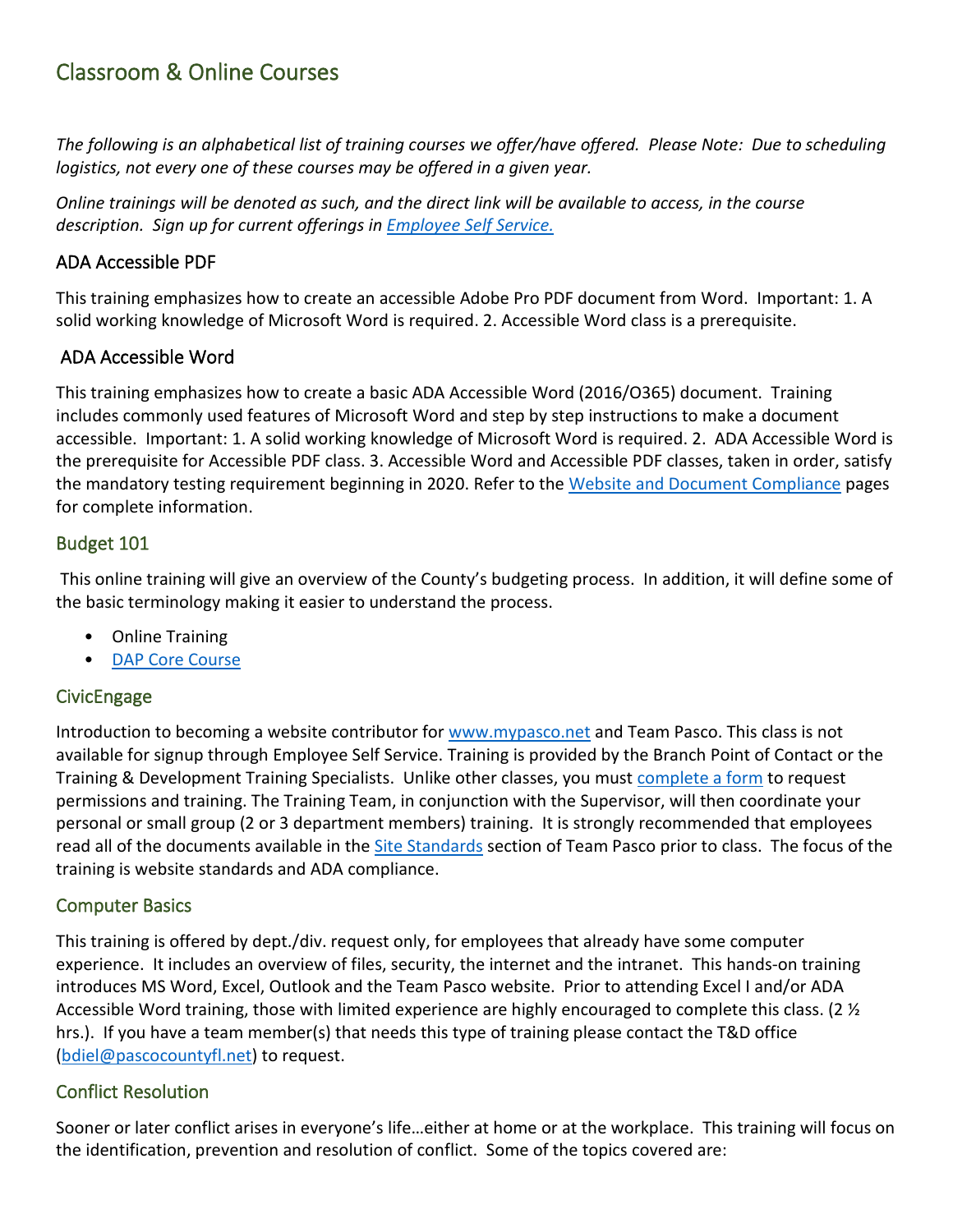The Potential Causes for Conflict, Tips for Prevention, Responding to Conflict and Response Styles.

[DAP Elective Course](https://teampasco.pascocountyfl.net/698/Degree-Alternative-Program)

#### <span id="page-4-0"></span>Customer Service Standards

 Learn the core values as they pertain to the Vision and Mission statement of Pasco County. This required class shall be conducted periodically by your department supervisor/manager and will also introduce you to the 5 Value Dimensions as they pertain to your department.

- [Mandatory for All Employees](https://teampasco.pascocountyfl.net/311/Training-Classes)
- [Online Training Materials Link](https://teampasco.pascocountyfl.net/323/County-Policy-Practice) (course should be facilitated by supervisor and/or manager)
- [DAP Core Course](https://teampasco.pascocountyfl.net/698/Degree-Alternative-Program)

#### <span id="page-4-1"></span>CPR

Learn life-saving skills and become ASHI certified in CPR and AED.

#### <span id="page-4-2"></span>Defensive Driving

Learn the tools, tips & techniques to improving driving decisions and behaviors (online).

• [Mandatory for All Employees](https://teampasco.pascocountyfl.net/311/Training-Classes)

#### <span id="page-4-3"></span>Effective Communications

The focus of this training is improving participant's communication skills. Topics include understanding the basic components of effective communications, active listening and feedback techniques, and understanding how the DiSC method can help improve communications in your workplace.

- [Mandatory for All Supervisors/Managers](https://teampasco.pascocountyfl.net/311/Training-Classes)
- [DAP Elective Course](https://teampasco.pascocountyfl.net/698/Degree-Alternative-Program)

#### <span id="page-4-4"></span>Encouraging & Motivating Employees

Keeping employees motivated is a vital part of any organization. Unfortunately, how to motivate people isn't always an easy answer. In this four-hour class, participants will explore the fundamentals of employee motivation, the psychology behind motivation, using goal-setting and recognition to motivate employees, and generational and situational differences that affect motivation.

[DAP Elective Course](https://teampasco.pascocountyfl.net/698/Degree-Alternative-Program)

#### <span id="page-4-5"></span>Ethics/Empowerment

This online training will quickly and easily help you to determine how to make ethically sound decisions.

- [Mandatory for All Employees](https://teampasco.pascocountyfl.net/311/Training-Classes)
- [Online Ethics Training](https://teampasco.pascocountyfl.net/571/EthicsEmpowerment-Program?)
- [DAP Core Course](https://teampasco.pascocountyfl.net/698/Degree-Alternative-Program)

#### <span id="page-4-6"></span>Excel I

Basics: Hands-on training combined with video includes Navigating Excel 2010, Cell Basics, Columns/Rows & Cells, Formatting Cells, Saving Workbooks, Creating Formulas, Grouping & Freezing, and Printing. This class is general and not specific to current department Excel spreadsheets.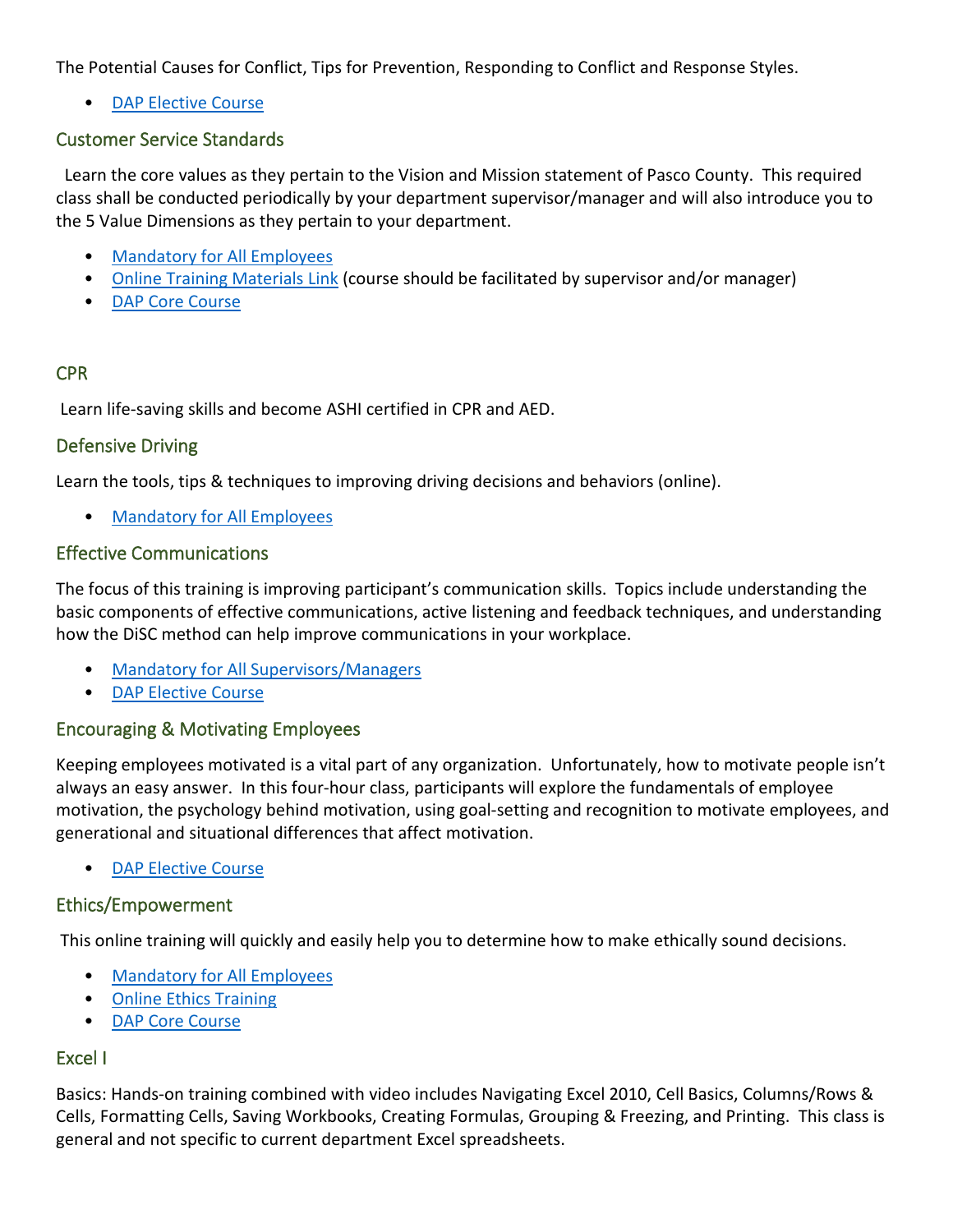#### • [DAP Elective Course](https://teampasco.pascocountyfl.net/698/Degree-Alternative-Program)

#### <span id="page-5-0"></span>Excel II

Intermediate: Hands on training combined with video includes Creating Complex Formulas, Working with Basic Functions, Sorting Data, Outlining Data, Filtering Data, and Formatting Tables. This training is for employees that already have a basic knowledge of Excel.

[DAP Elective Course](https://teampasco.pascocountyfl.net/698/Degree-Alternative-Program)

#### <span id="page-5-1"></span>Excel III

If Function, VLOOKUP Function, and the new XLOOKUP: Hands-on training combined practice session and includes Sumif, Averageif and the AND/OR Functions. This training is for employees who use Excel on a regular basis, and who are familiar with formulas. Self-guided study material is a required prerequisite.

[DAP Elective Course](https://teampasco.pascocountyfl.net/698/Degree-Alternative-Program)

#### <span id="page-5-2"></span>Excel IV

Pivot Tables: Lots of hands-on training combined with videos with a focus on how to create basic Pivot Tables. Also included are some more intermediate techniques that build on the basic concepts.

[DAP Elective Course](https://teampasco.pascocountyfl.net/698/Degree-Alternative-Program)

#### <span id="page-5-3"></span>Excel V

Nested, New Functions, & Dynamic Arrays: Hands-on training instruction with practice sessions and includes Nested Formulas, introduction to New Functions like SORT & FILTER, and an introduction to Dynamic Array Formulas. This course is designed for those who currently create or manipulate formulas on a regular basis and who have a desire to learn more advanced formula concepts. Participants must have taken Excel III.

#### [DAP Elective Course](https://teampasco.pascocountyfl.net/698/Degree-Alternative-Program)

#### <span id="page-5-4"></span>Excel New Function 2020 Upgrade

As a result of an upgrade to Excel Office 365 in 2020, many new functions were created which includes the new lookup function XLOOKUP. This new function is a modern and flexible replacement for VLOOKUP, HLOOKUP and LOOKKUP, and it supports approximate and exact matching including wildcards, vertical or horizontal ranges. Also included in this class are some of the other new functions like XMATCH, SORT, FILTER, and UNIQUE.

## <span id="page-5-5"></span>First Aid

Learn life-saving skills and become ASHI certified in Basic First Aid.

#### <span id="page-5-6"></span>Hire the Best Hiring Process

Tips & techniques to help improve your chances of finding the right candidate when posting job vacancies. Topics include reviewing and modifying job descriptions, receiving applications, and conducting effective interviews.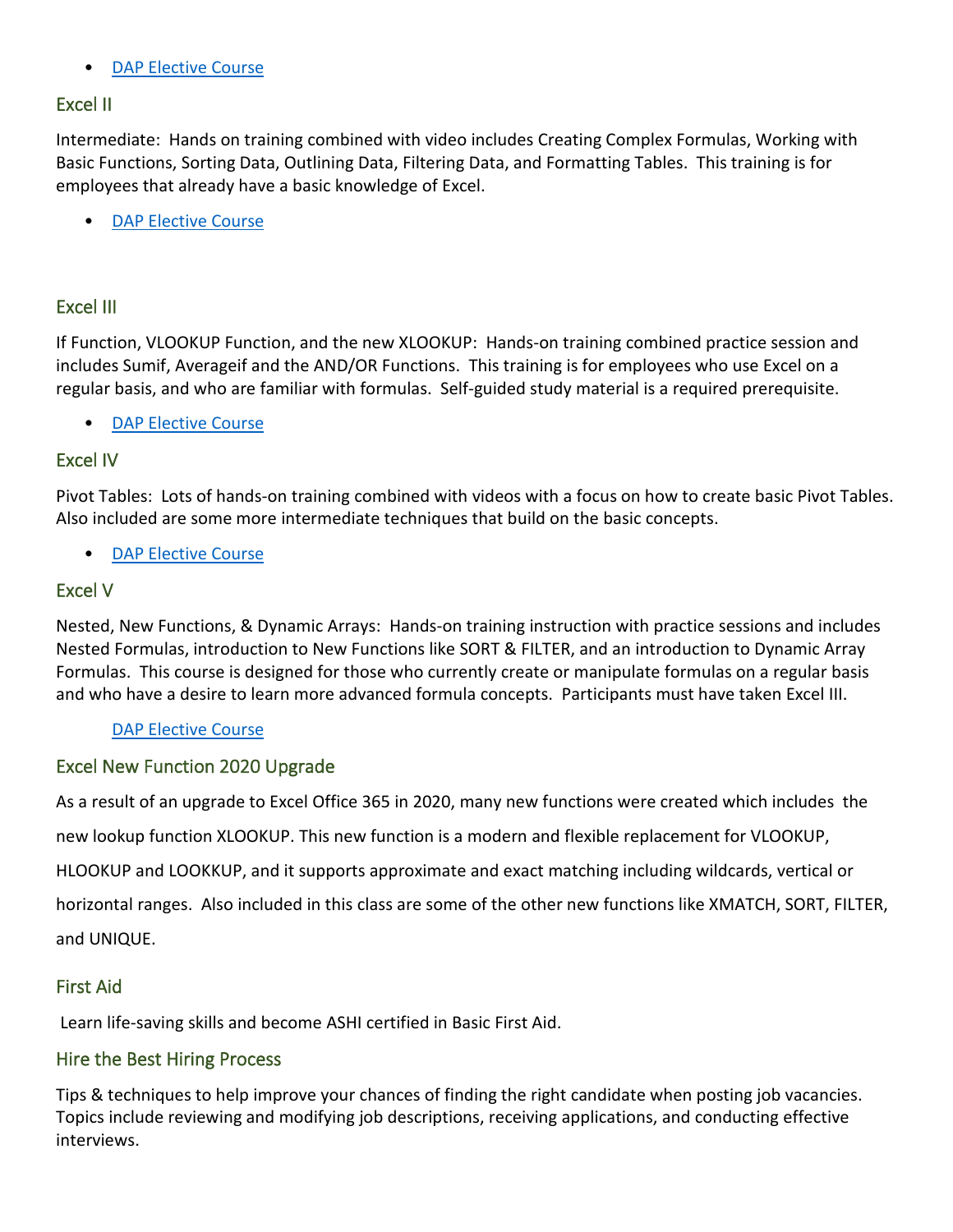- [Mandatory for All Supervisors/Managers](https://teampasco.pascocountyfl.net/311/Training-Classes)
- [DAP Core Course](https://teampasco.pascocountyfl.net/698/Degree-Alternative-Program)

#### <span id="page-6-0"></span>Leadership/Management Spectrum

This course will explore the complexities of leadership and management. Participants will learn to identify their own natural leadership and/or management strengths and weaknesses, learn the concept of Emotional Intelligence (EI), and learn to create a balanced leadership/management work environment.

- [Mandatory for All Supervisors/Managers](https://teampasco.pascocountyfl.net/311/Training-Classes)
- [DAP Core Course](https://teampasco.pascocountyfl.net/698/Degree-Alternative-Program)

#### <span id="page-6-1"></span>Leadership: Together We Soar

This course will explore 9 different "Personality Types" and how each type interacts with the others. Participants will learn how to inspire the best possible performance from their staff and coworkers. Topics will include: empowering yourself and others, consensus-building, and encouraging creativity and innovation.

• [DAP Elective Course](https://teampasco.pascocountyfl.net/698/Degree-Alternative-Program)

#### <span id="page-6-2"></span>Performance Evaluation Process

 This online training explains how the County's Performance Evaluation is based on the structure of the Strategic Plan, and how to complete the County's latest Performance Evaluation form.

- [Mandatory for All Supervisors/Managers](https://teampasco.pascocountyfl.net/311/Training-Classes)
- [Online Performance Evaluation Training](https://teampasco.pascocountyfl.net/535/Performance-Eval-Process?)
- [DAP Core Course](https://teampasco.pascocountyfl.net/698/Degree-Alternative-Program)

#### <span id="page-6-3"></span>Performance Measurements

Participants will learn how establishing the correct measures can improve efficiency & effectiveness in their work procedures. Topics include: understanding the different types of measures (i.e. input vs. output, leading vs. lagging, etc.), and how to establish relevant measures that produce meaningful data.

• [DAP Elective Course](https://teampasco.pascocountyfl.net/698/Degree-Alternative-Program)

#### <span id="page-6-4"></span>Purchase Card Workshop

 This training explains the County policy for purchase cards. The training is to provide guidance and appropriate use of the cards.

#### <span id="page-6-5"></span>Purchasing 101

Learn to properly navigate the County's purchasing procedures.

• [DAP Core Course](https://teampasco.pascocountyfl.net/698/Degree-Alternative-Program)

#### <span id="page-6-6"></span>Public Speaking

Improve your public speaking skills in this 3-hour class.

• [DAP Elective Course](https://teampasco.pascocountyfl.net/698/Degree-Alternative-Program)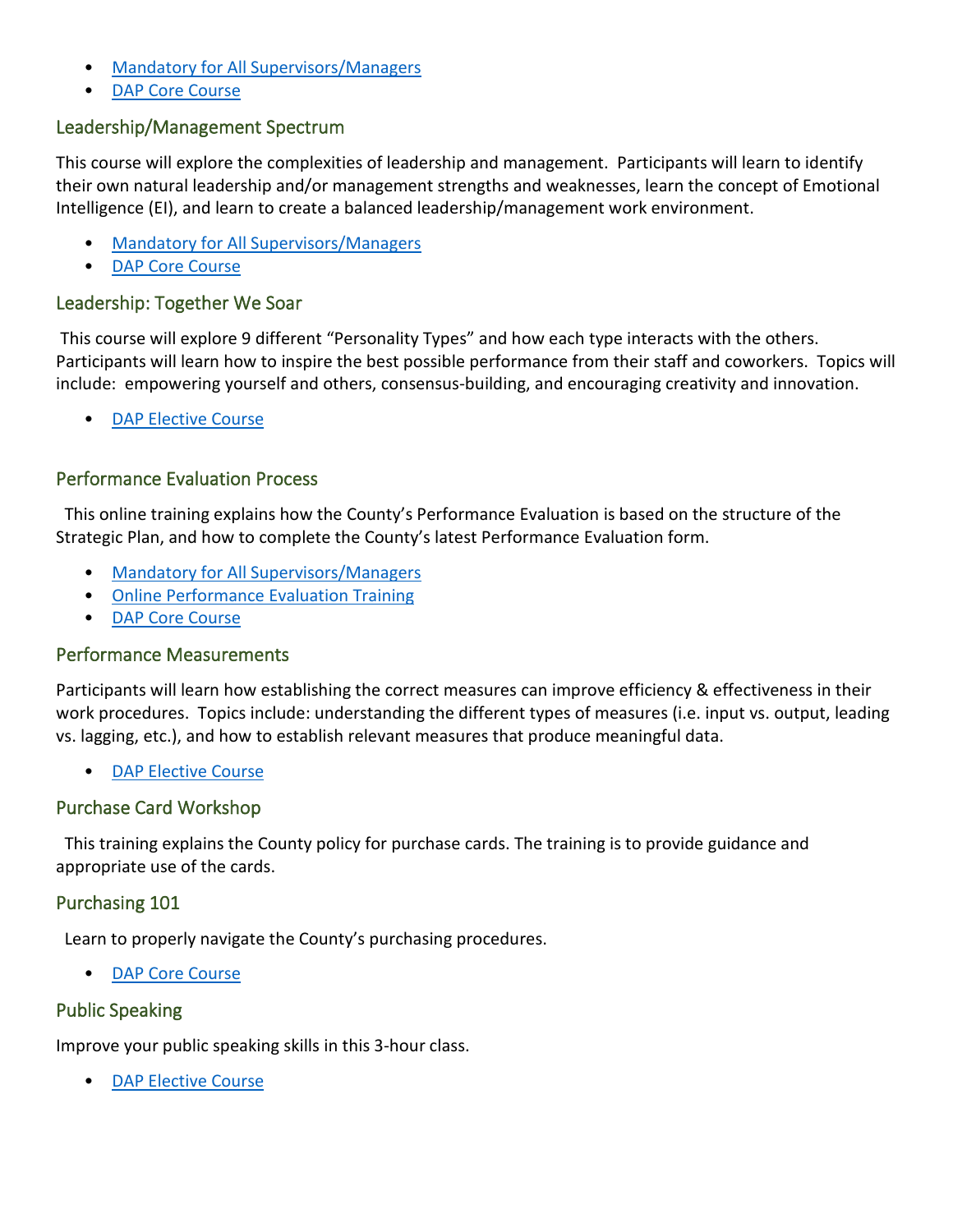#### <span id="page-7-0"></span>Process Mapping

Process mapping is one of the first steps in process improvement. This course will teach participants how to successfully create a pictorial map of any work process and use that map to identify areas for improvement.

• [DAP Core Course](https://teampasco.pascocountyfl.net/698/Degree-Alternative-Program)

#### <span id="page-7-1"></span>Project Management 101

This is a great introductory training for any employee that is tasked with leading mid to large-scale projects. Some of the topics that will be discussed:

- Overview of a Project "Life-Cycle"
- Creating Project Charters to define the scope, expectations and results of a project
- The 5 steps that Process Groups must execute to successfully complete a project
- [DAP Elective Course](https://teampasco.pascocountyfl.net/698/Degree-Alternative-Program)
- [Project Management Institute \(o](https://www.pmi.org/)ptional, external resource)

#### <span id="page-7-2"></span>Retirement Seminar

Using the FRS to Plan for Your Retirement: seminar provides an overview of the FRS and retirement planning that is useful for any employee. Topics include:

- Free Planning Resources
- 6 Step Retirement Planning Process
- Explanations of the FRS Pension, DROP and Investment Plans

#### <span id="page-7-3"></span>Retirement Seminar

Nearing Retirement in the FRS: seminar provides an overview of the FRS and retirement planning that is useful for employees that are within 5 years of retirement. Topics include:

- Setting Retirement Goals
- Understanding Sources of Income and Taxation Issues

#### <span id="page-7-4"></span>Saylor Academy: Cust104 - Business Communications

This course is for DAP participants. Follow instructions for the login on the DAP Page.

- [Saylor.org](https://www.saylor.org/)
- **[DAP Core Course](https://teampasco.pascocountyfl.net/698/Degree-Alternative-Program)**

#### <span id="page-7-5"></span>Specification Writing

This is a 2-hour class that explains the importance of well-prepared specifications when purchasing products or services for Pasco County. The class will explore the different types of specifications, basic writing principles, and proper format to outline specifications and the pitfalls of poor specifications. This is an interactive class that will benefit staff who purchases items for the County including but not limited to vehicles, computers, professional services, construction repairs, and more.

[DAP Elective Course](https://teampasco.pascocountyfl.net/698/Degree-Alternative-Program)

#### <span id="page-7-6"></span>Sterling 101

The Sterling 101 class is an overview of the Sterling Management System and the 7 criteria that help make a high-performing organization. The class has been designed to help employees: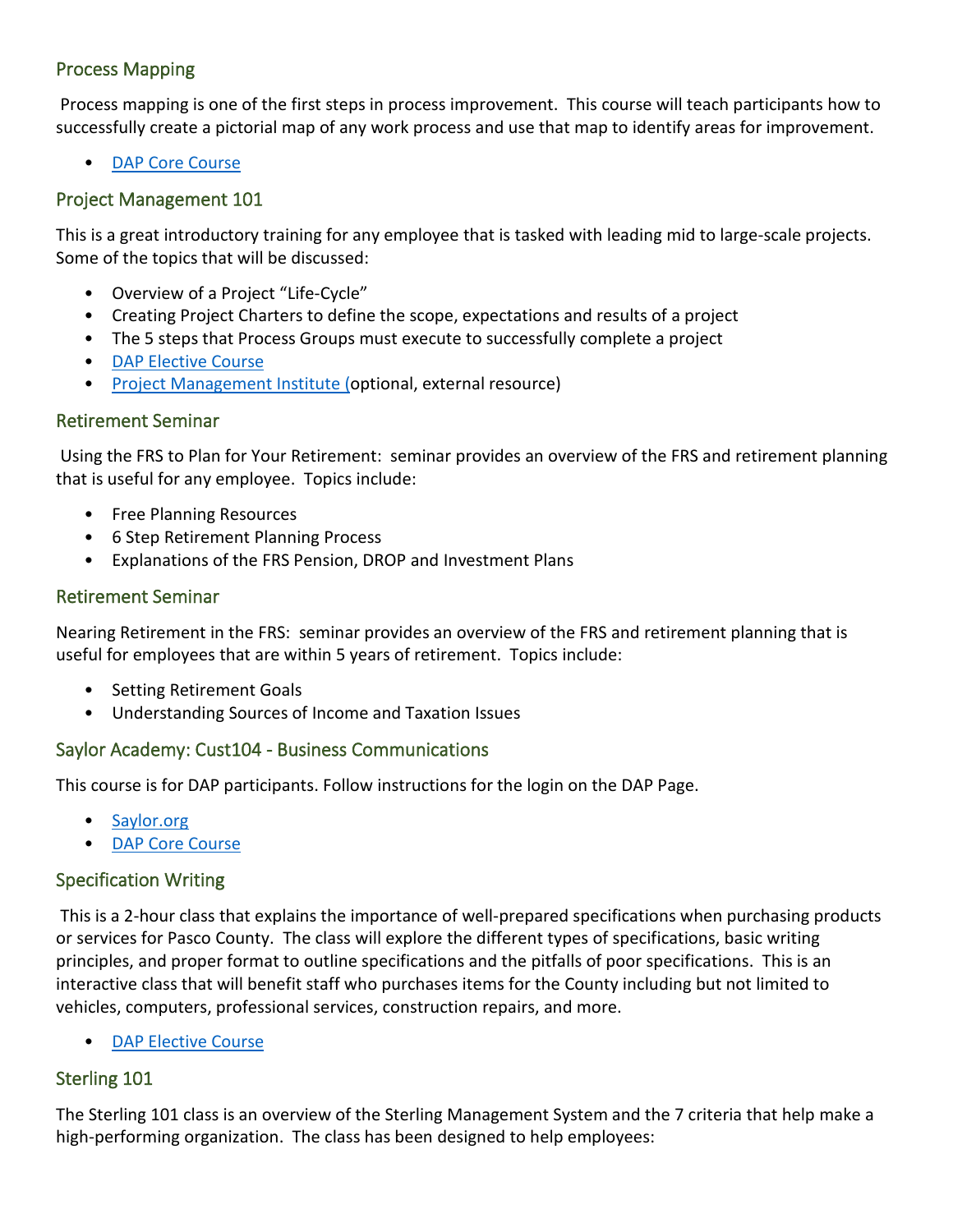- Unravel the "mystery" of the Sterling Management framework
- Discover how using the model will help Pasco realize its vision of becoming a Preexmier County.
- Learn the role we all play in the "Sterling journey"
	- o [Mandatory for All Supervisors/Managers](https://teampasco.pascocountyfl.net/311/Training-Classes)
	- o [DAP Core Course](https://teampasco.pascocountyfl.net/698/Degree-Alternative-Program)
	- o [Florida Sterling Council](https://www.floridasterling.com/) (optional, external resource)

#### <span id="page-8-0"></span>Sterling 201 "Think Like an Examiner"

This is an intermediate-level course geared towards teaching participants how to improve various functions of their work unit by viewing & evaluating their work processes much like a Sterling Examiner would. Participants must complete the Sterling 101 class before registering for the 201 class.

- [DAP Elective Course](https://teampasco.pascocountyfl.net/698/Degree-Alternative-Program)
- [Florida Sterling Council](https://www.floridasterling.com/) (optional, external resource)

#### <span id="page-8-1"></span>Stress Management

Learn how to effectively deal with stress using various techniques.

• [DAP Elective Course](https://teampasco.pascocountyfl.net/698/Degree-Alternative-Program)

#### <span id="page-8-2"></span>Stormwater Required NPDES Permit Training

 This is mandatory training for all Stormwater employees. These videos educate employees on the County's National Pollutant Discharge Elimination System (NPDES) Permit.

• [NPDES Video training](https://www.pascocountyfl.net/2296/Training-for-NPDES)

#### <span id="page-8-3"></span>Time Management

Learn ways to improve organization and prioritization skills and learn effective techniques to gain control over time, thus leading to improved efficiency and effectiveness. This course includes a wide variety of theories, methods, and tools that participants can choose from for implementation in their workplace.

• [DAP Elective Course](https://teampasco.pascocountyfl.net/698/Degree-Alternative-Program)

#### <span id="page-8-4"></span>Training & Developing Your Team Members

Learn the various levels, opportunities, techniques, and tools to help develop your team members to their fullest potential.

- [Mandatory for All Supervisors/Managers](https://teampasco.pascocountyfl.net/311/Training-Classes)
- [DAP Core Course](https://teampasco.pascocountyfl.net/698/Degree-Alternative-Program)

#### <span id="page-8-5"></span>Workplace Diversity/Harassment Prevention

Learn practical skills that can be applied to enhance diversity and to prevent discrimination or harassment in the workplace.

- [Mandatory for All Employees](https://teampasco.pascocountyfl.net/311/Training-Classes)
- [Online Workplace Diversity/Harassment Prevention Training](https://teampasco.pascocountyfl.net/966/Workplace-Diversity-and-Harassment-Preve?)
- [DAP Core Course](https://teampasco.pascocountyfl.net/698/Degree-Alternative-Program)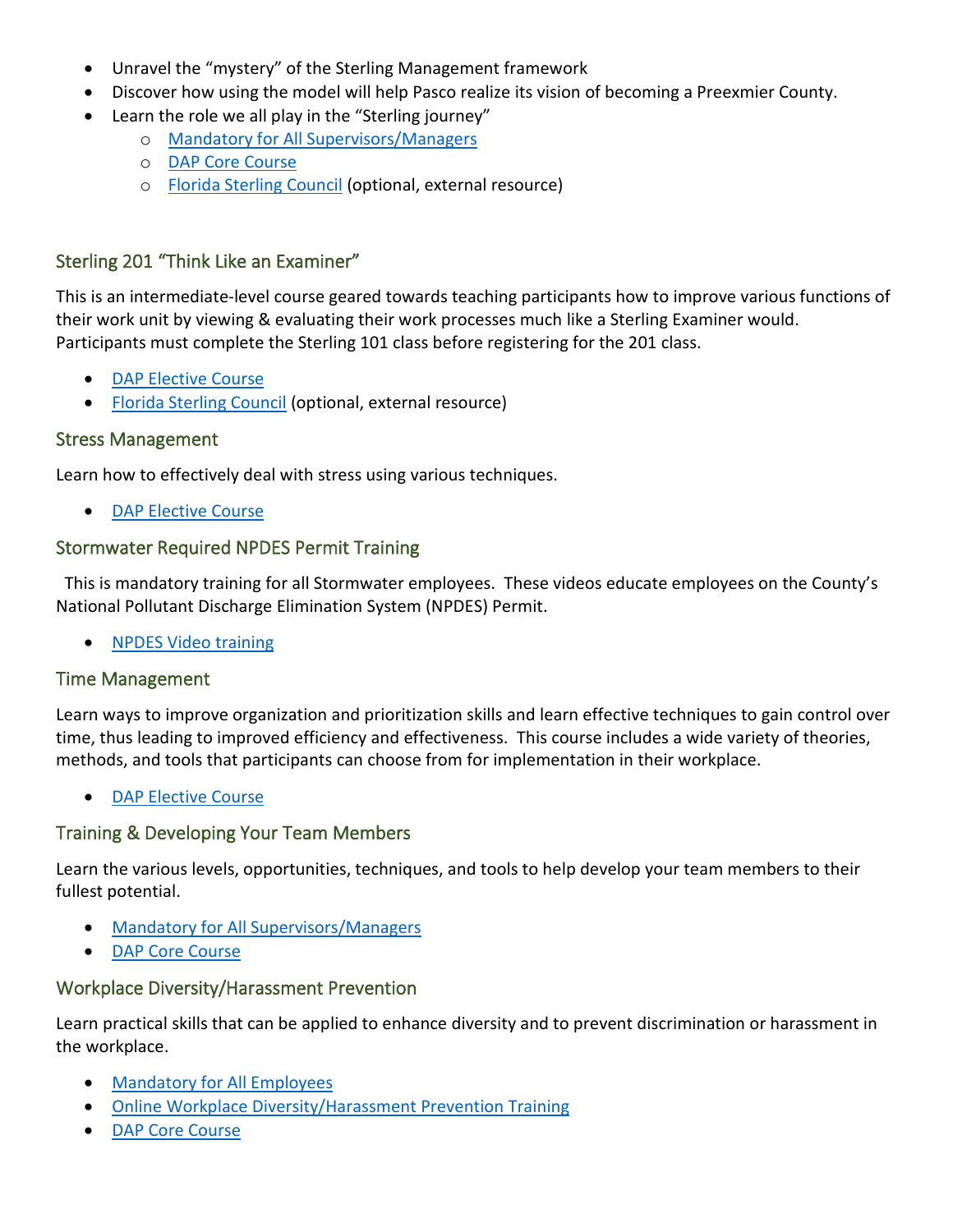#### <span id="page-9-0"></span>Working Effectively in Teams

Participants will learn to improve team interaction and effectiveness in their business work groups. Topics include evaluating team member's skills and interests, brainstorming, encouraging participation, building consensus, distributing workloads, and focusing on goals.